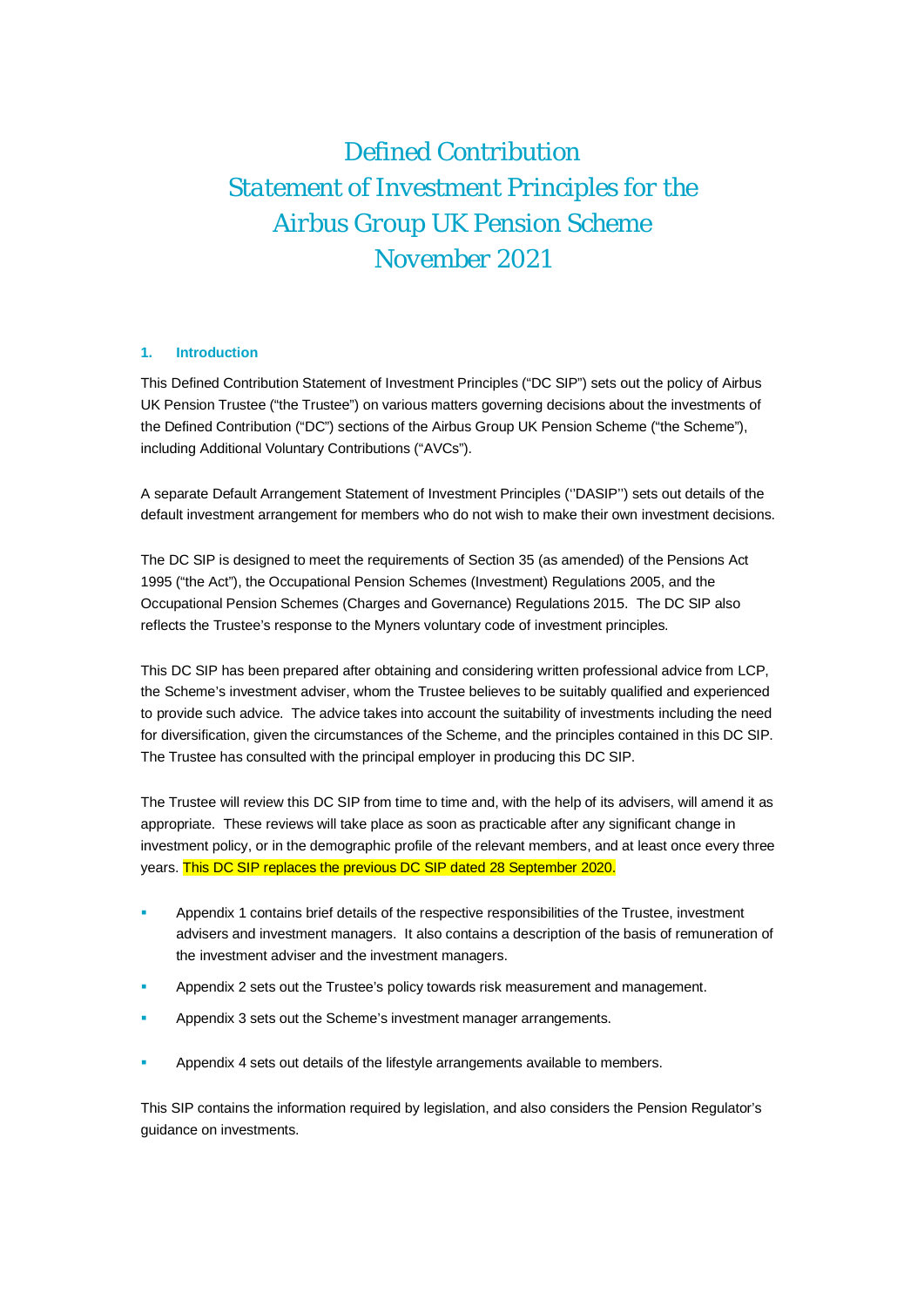### **2. Investment objectives**

Page 2 of 15 The Trustee's primary objectives are to provide members with access to:

- an appropriate range of investment options, reflecting the membership profile and the variety of ways that members can draw their benefits in retirement; and
	- a default investment option that the Trustee believes to be reasonable for those members who do not wish to make their own investment decisions. The objective of the default option is to generate returns significantly above inflation whilst members are some distance from retirement, but then to switch automatically and gradually to lower risk investments as members near retirement.
	- **an asset allocation at the target retirement date that is appropriate and consistent with how most** members are expected to take their retirement savings.

### **3. Investment strategy**

The Trustee, with the input of its advisers and in consultation with the principal employer, began reviewing the default investment strategies in January 2020, finalising the review in September 2020, taking into account the objectives described in Section 2 above.

Members who join the Airbus Group UK Retirement Plan (Schedules 4 and 5) who do not choose an investment option are automatically invested in the default option for the Airbus Group UK Retirement Plan, the Airbus Drawdown Lifestyle. The default option for the members of the Airbus Group UK Pension Scheme (Schedules 1, 2 and 3) who have a Retirement Account or AVCs is the 'Airbus Cash Lifestyle'. These default options are set up as "lifestyle strategies" (i.e. they automatically combine investments in proportions that vary according to the time to retirement age). Until 5 years before a member's target retirement age the lifestyles have the same asset mix profile. Then the default lifestyle strategies follow different investment pathways, to target the desired retirement objective; transfer to income drawdown, or taking a full lump sum cash withdrawal. There is also one other lifestyle strategy available to members, the Airbus Annuity Lifestyle, which targets buying an annuity at retirement. Members are free to select any of the three lifestyle options.

As an alternative to the lifestyle strategy options, members are offered a range of self-select funds through Legal and General Assurance Society Limited in which to invest. These funds have different levels of risk and expected return, including equity, bond, property and cash based funds. Investment management of the funds is delegated to Legal and General Investment Management ("L&G") and several external investment managers. Details of the lifestyle strategies and other investment options available to members are set out in Appendix 4.

Each member is responsible for specifying one or more funds for the investment of their account, having regard to their attitude to the risks involved. If a member does not choose an investment option, their account will be invested into the default options, which are managed as "lifestyle strategies". Please refer to the DASIP for more information on the default arrangements.

The Trustee will review the strategy used for the default options and the other investment options at least every three years and as soon as practicable after any significant change in investment policy, or the demographic profile of relevant members. The Trustee will also monitor the relevant members' behaviour to check whether assumptions made about how members will access their benefits are borne out in practice.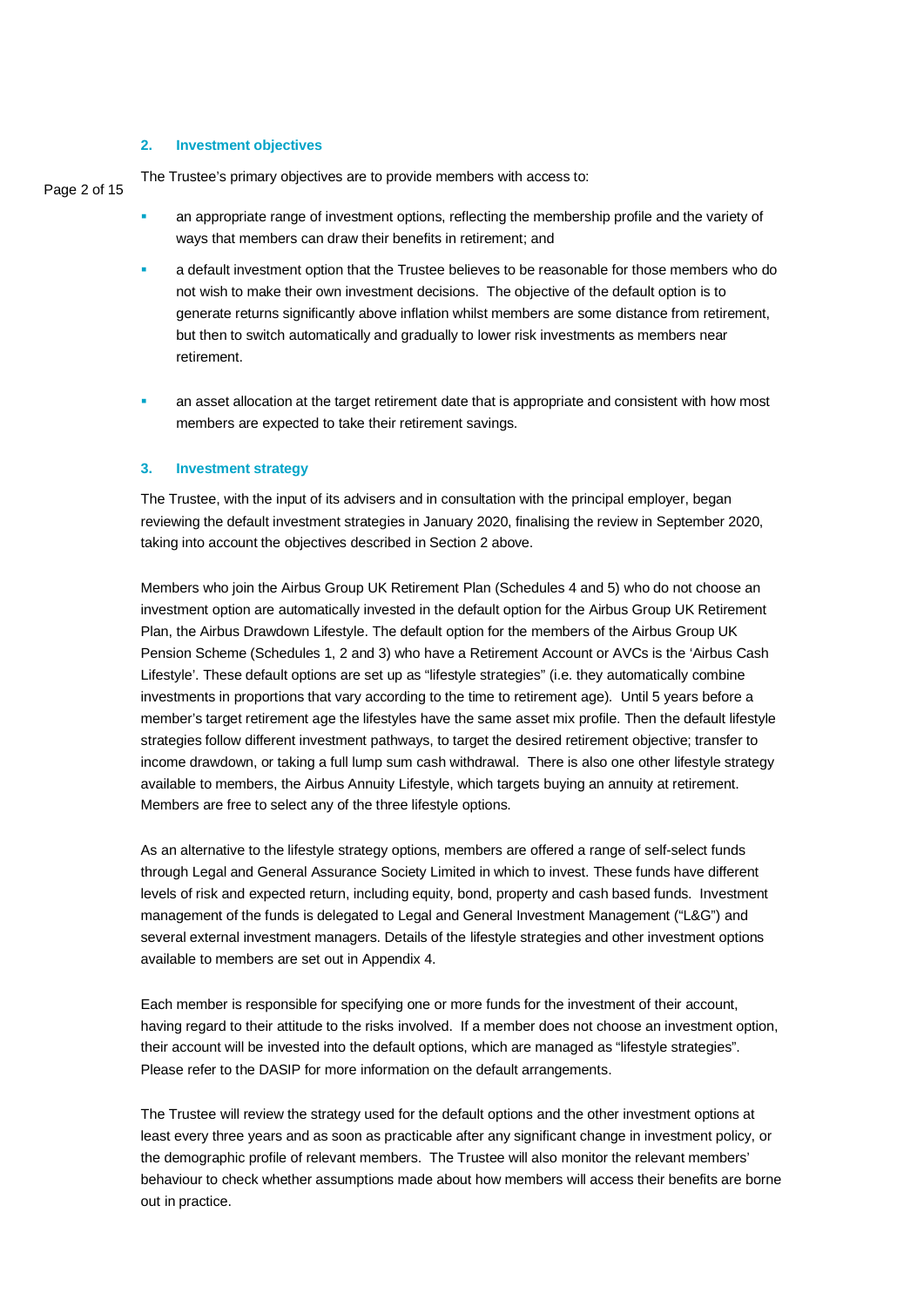### **3.1 Retirement Accounts/AVCs**

Page 3 of 15

Members of Schedule 1 of the Scheme receive employer contributions to provide additional money purchase benefits, known as Retirement Accounts. The Scheme also provides a facility for members of Schedules 1, 2 and 3 to pay Additional Voluntary Contributions ("AVCs") into the Scheme in order to provide additional benefits on a money purchase basis.

### **3.2 Schedules 4 and 5 (Airbus Group UK Retirement Plan)**

Schedules 4 and 5, known as the Airbus Group UK Retirement Plan, provides solely money purchase benefits.

### **4. Considerations made in determining the investment arrangements**

When deciding how to invest the Scheme's assets, the Trustee considers a number of risks, including, but not limited to, those set out in Appendix 2. Some of these risks are more quantifiable than others, but the Trustee has tried to allow for the relative importance and magnitude of each risk.

The Trustee considered a wide range of asset classes for investment, and the expected returns and risks associated with those asset classes, as well as the Trustee's beliefs about investment markets and which factors are most likely to impact investment outcomes. The primary ways that the Trustee manages investment risk is via diversification, ensuring that professional written advice is received prior to making any material investment decision, and via the Trustee's ongoing monitoring and oversight of the investments. For the DC Sections investment risk is measured as standard deviation. Expected returns on gilts are based on observed market yields.

The key financial assumptions for the long-term excess returns over gilts on other asset classes, to assist in determining the investment strategy, were as follows, based on market conditions as at 30 September 2021:

| average excess return on equities: | 4.8% p.a. |  |
|------------------------------------|-----------|--|
|                                    |           |  |

- average excess return on diversified growth funds: 2.9% p.a.
- average excess return on corporate bonds: 0.7% p.a.

In determining the investment arrangements the Trustee also took into account:

- the overall best interests of members and beneficiaries;
- the profile of the membership and what this was likely to mean for the choices members might make upon reaching retirement;
- the risks, rewards and suitability of a number of possible asset classes and lifestyle strategies and whether the return expected for taking any given investment risk is considered sufficient given the risk being taken;
- the need for appropriate diversification within the default strategies and between the other investment options offered to members to ensure that, for each such option, both the overall level of investment risk and the balance of individual asset risks are appropriate;
- the need for appropriate diversification between and, where appropriate, within the other investment options offered to members.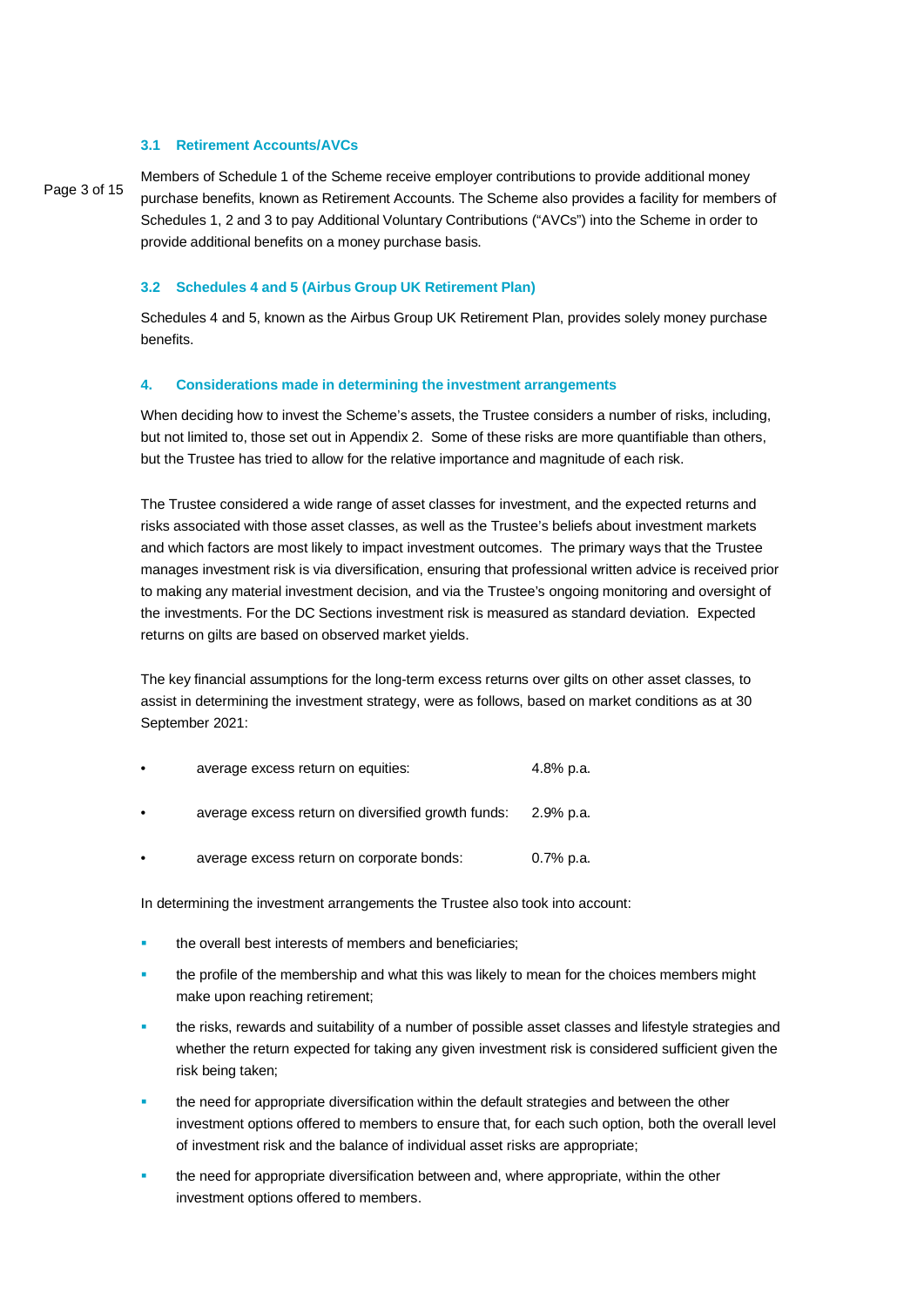The Trustee also considers any other factors which it believes to be financially material over the applicable time horizons to the accumulation of the DC Sections' benefits, including environmental,

Page 4 of 15

social and governance ("ESG") factors and the risks and opportunities relating to the transition to a low carbon economy.

The Trustee's key investment beliefs, which influenced the setting of the investment arrangements, are as follows:

- asset allocation is the primary driver of long-term returns;
- costs may have a significant impact on long-term performance and therefore obtaining value for money from the investments is important;
- investment managers who can consistently spot and profitably exploit market opportunities are difficult to identify, and therefore passive management is usually better value;
- risk-taking is necessary to achieve return, but not all risks are rewarded. Equity, credit, and illiquidity are the primary rewarded risks. Risks that do not have an expected reward should generally be avoided, hedged, or diversified;
- ESG factors should be considered when making investment decisions, as managers may be able to improve risk-adjusted returns by doing this; and
- climate change is a financially material systemic issue that presents risks and opportunities for the DC Section over the short, medium and long term.

### **5. Implementation of the investment arrangements**

Before investing in any manner, the Trustee obtains and considers proper written advice from its investment adviser on the question of whether the investment is satisfactory, having regard to the need for suitable and appropriately diversified investments.

Details of the investment managers, their objectives, investment guidelines, and custody arrangements are set out in Appendix 3.

The Trustee has entered into a contract with a platform provider, who makes available the range of investment options to members. There is no direct relationship between the Scheme and the underlying investment managers of the DC investment funds.

The Trustee and investment managers to whom discretion has been delegated exercise their powers to giving effect to the principles in this Statement of Investment Principles, so far as is reasonably practicable.

The Trustee has limited influence over managers' investment practices because all the Scheme's assets are held in pooled funds, but it encourages its managers to improve their practices where appropriate within the parameters of the fund they are managing.

The Trustee's view is that the fees paid to the investment managers, and the possibility of their mandate being terminated, ensure they are incentivised to provide a high quality service that meets the stated objectives, guidelines and restrictions of their fund. However, in practice managers cannot fully align their strategy and decisions to the (potentially conflicting) policies of all their pooled fund investors in relation to strategy, long-term performance of debt/equity issuers, engagement and portfolio turnover.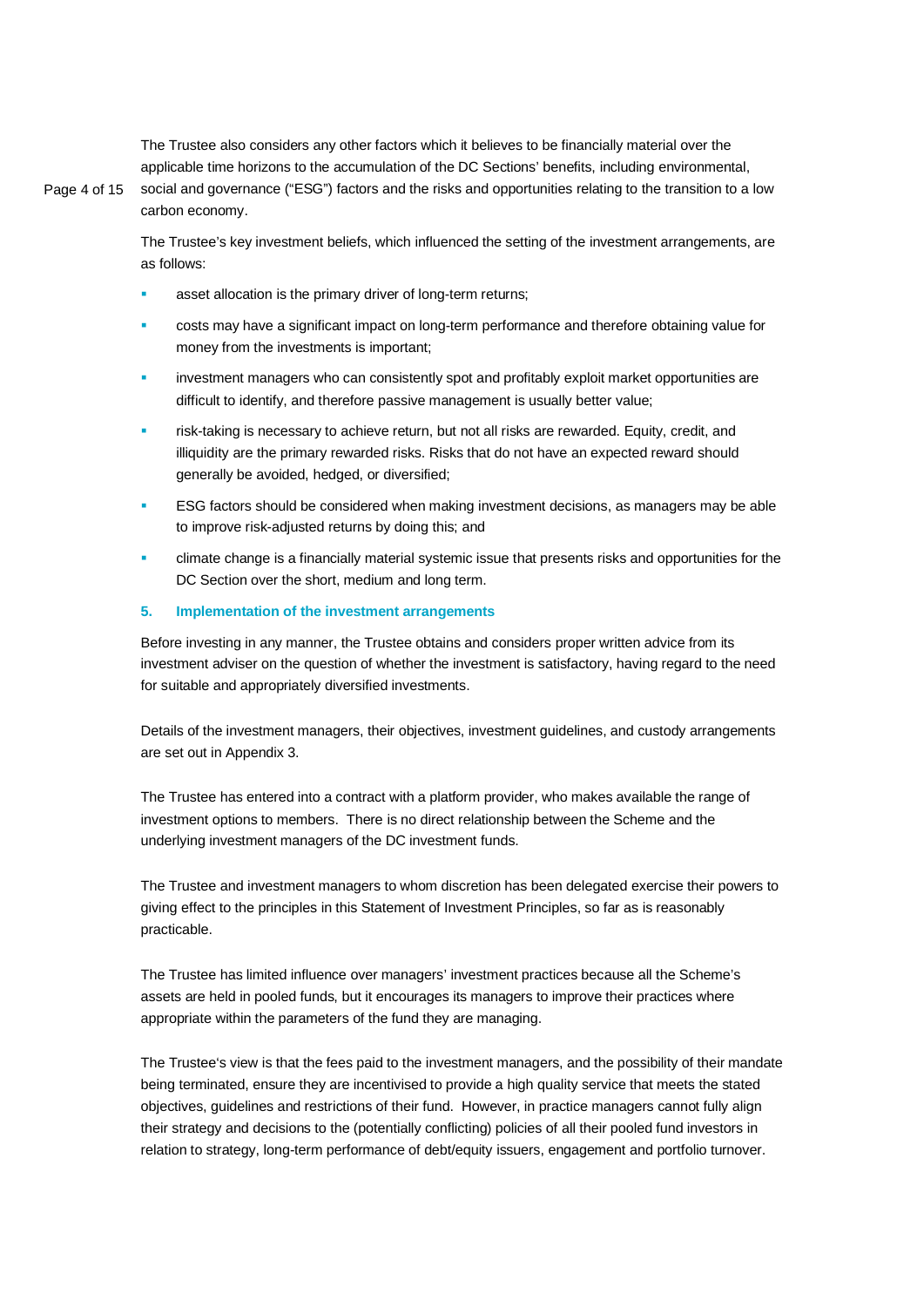It is the Trustee's responsibility to ensure that the managers' investment approaches are consistent with its policies before any new appointment, and to monitor and to consider terminating any existing arrangements that appear to be investing contrary to those policies. The Trustee expects investment managers, where appropriate, to make decisions based on assessments of the longer term performance of debt/equity issuers, and to engage with issuers to improve their performance (or where this is not appropriate to be able to explain why). It assesses this when selecting and monitoring managers.

The Trustee evaluates investment manager performance over both shorter and longer term periods as available. The duration of a manager's appointment will depend on strategic considerations and the outlook for future performance. Generally, the Trustee would be unlikely to terminate a mandate on short-term performance grounds alone.

The Trustee's policy is to evaluate each of its investment managers by reference to the manager's individual performance as well as the role it plays in helping the Scheme meet its overall long-term objectives, taking account of risk, the need for diversification and liquidity. Each manager's remuneration, and the value for money it provides, is assessed in light of these considerations.

The Trustee recognises that portfolio turnover and associated transaction costs are a necessary part of investment management. Since the impact of portfolio turnover costs is reflected in performance figures used in the assessment of the investment managers, the Trustee does not explicitly monitor portfolio turnover. The Trustee expects its investment consultant to incorporate portfolio turnover and resulting transaction costs as appropriate in its advice on the Scheme's investment mandates.

### **6. Realisation of investments**

Page 5 of 15

The investment managers have discretion over the timing of realisation of investments of the Scheme and in considerations relating to the liquidity of investments. The Trustee's policy is to invest in funds that offer daily dealing to enable members to readily realise and change their investments.

### **7. Consideration of financially material and non-financial matters**

The Trustee has considered how environmental, social, governance ("ESG") and ethical factors (including but not limited to climate change) should be taken into account in the selection, retention and realisation of investments, given the time horizon of the Scheme and its members.

The Trustee expects its investment managers to take account of financially material considerations (including climate change and other ESG considerations) within the parameters of the mandates they are set. The Trustee seeks to appoint managers that have appropriate skills and processes to do this, and from time to time reviews how its managers are taking account of these issues in practice.

The Trustee has limited influence over managers' investment practices where assets are held in pooled funds, but it encourages its managers to improve their practices where appropriate.

The Trustee does not take into account any non-financial matters (ie matters relating to the ethical and other views of members and beneficiaries, rather than considerations of financial risk and return) in the selection, retention and realisation of investments. The Trustee recognises that some members may wish for ethical matters to be taken into account in their investments and therefore has made available the L&G Ethical Global Equity Index Fund as an investment option to members.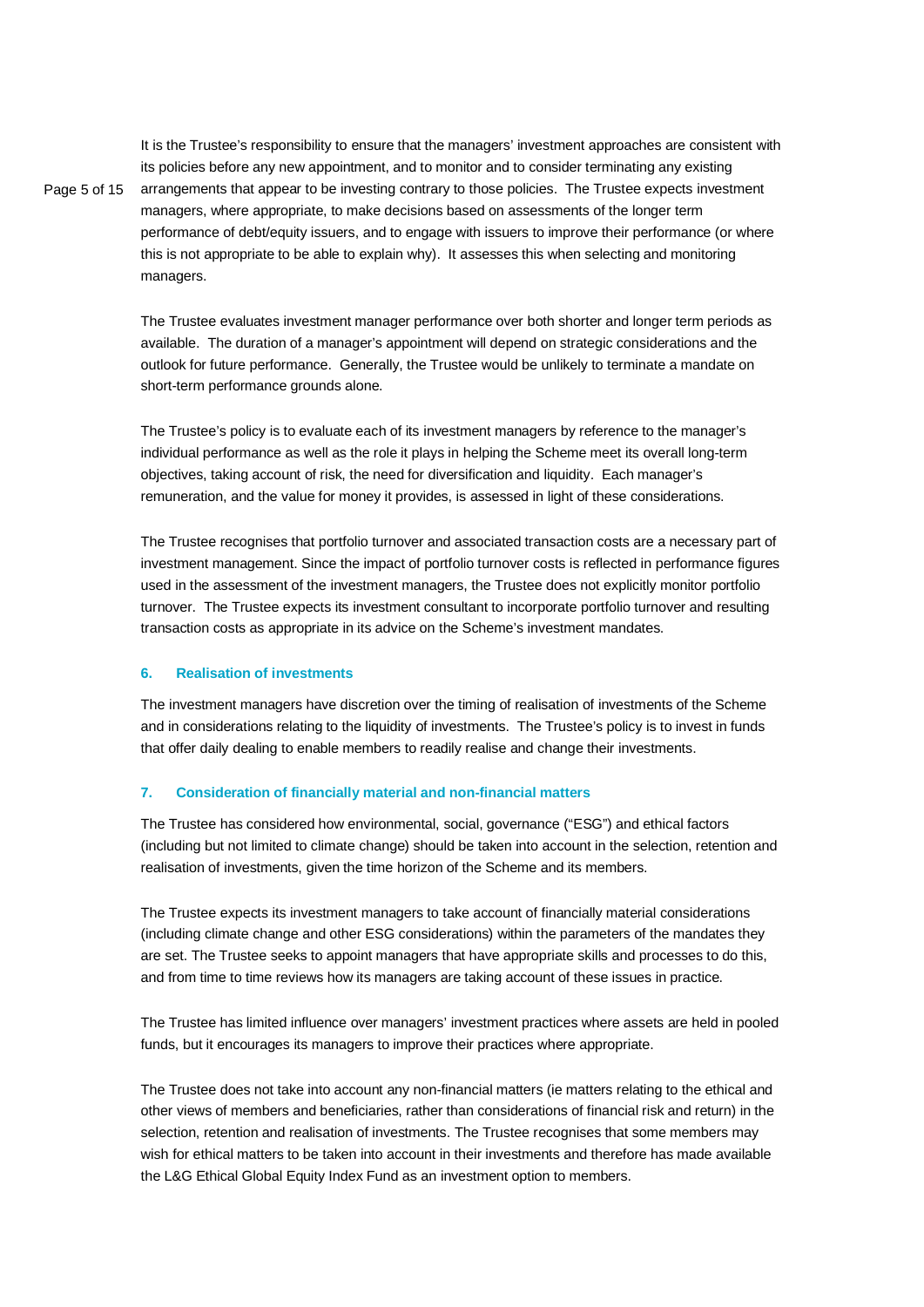### **8. Stewardship**

### Page 6 of 15

The Trustee believes that good stewardship practices, including monitoring and engaging with investee companies, and exercising voting rights attaching to investments, protect and enhance the long-term value of investments. The Trustee has delegated to its investment managers the exercise of rights attaching to investments, including voting rights, and engagement with issuers of debt and equity and other relevant persons about relevant matters such as performance, strategy, risks and ESG considerations.

The Trustee does not monitor or engage directly with issuers or other holders of debt or equity. It expects the investment managers to exercise ownership rights and undertake monitoring and engagement in line with the managers' general policies on stewardship, as provided to the Trustee from time to time, taking in to account the long-term financial interests of the beneficiaries. The Trustee expects the managers to communicate their policies on stewardship from time to time, and provide the Trustee with reporting on the results of their engagement and voting activities regularly and at least once a year.

The Trustee seeks to appoint managers that have strong stewardship policies and processes, reflecting where relevant the recommendations of the UK Stewardship Code issued by the Financial Reporting Council, and from time to time the Trustee reviews how these are implemented in practice.

### **Signed on behalf of Airbus UK Pension Trustee**

**Signed: \_\_\_\_\_\_\_\_\_\_\_\_\_\_\_\_\_\_\_\_\_\_\_\_\_\_\_\_\_\_\_\_\_\_\_\_\_\_\_\_\_\_\_\_ Date:\_\_\_\_\_\_\_\_\_\_\_\_\_**

The Trustee has consulted with the Principal Employer over the contents of this DC SIP in accordance with the Act.

**Signed on behalf of Airbus Defence and Space Limited**

**Signed: \_\_\_\_\_\_\_\_\_\_\_\_\_\_\_\_\_\_\_\_\_\_\_\_\_\_\_\_\_\_\_\_\_\_\_\_\_\_\_\_\_\_\_\_ Date:\_\_\_\_\_\_\_\_\_\_\_\_\_**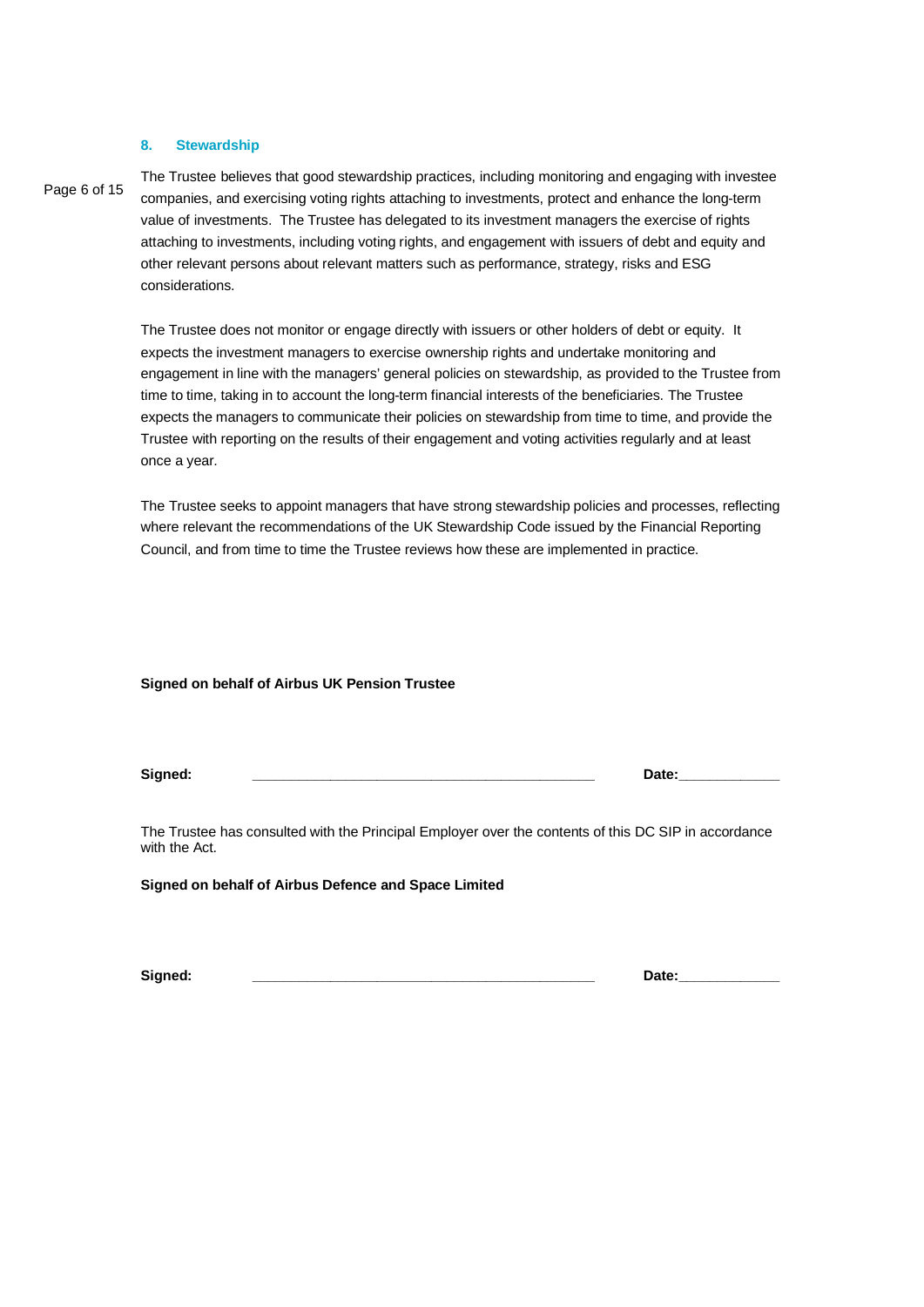## **<sup>3560389</sup>** *Responsibilities, decision-making and fees*

Page 7 of 15 The Trustee has decided on the following division of responsibilities and decision-making for the Scheme. This division is based upon the Trustee's understanding of the various legal requirements placed upon it, and its view that this division allows for efficient operation of the Scheme overall, with access to an appropriate level of expert advice and service. The Trustee's investment powers are set out within the Scheme's governing documentation.

### **1. Trustee**

In broad terms, the Trustee is responsible in respect of investment matters for:

- **setting the investment strategy, in consultation with the principal employer;**
- developing a mutual understanding of investment and risk issues with the employer;
- reviewing the investment policy as part of any review of the investment strategy;
- setting the policy for rebalancing between asset classes;
- appointing (and, when necessary, dismissing) investment managers, custodians, investment advisers, actuary and other advisers;
- monitoring the exercise of the investment powers that they have delegated to the investment managers and monitoring compliance with Section 36 of the Act;
- formulating a policy on socially responsible investment issues;
- formulating a policy in relation to financially material considerations, such as those relating to ESG considerations (including but not limited to climate change);
- formulating a policy on taking account of non-financial matters in the selection, retention and realisation of investments;
- formulating a policy on voting rights;
- communicating with members as appropriate on investment matters, such as the Trustee's assessment of its effectiveness as a decision-making body, the policies regarding responsible ownership and how such responsibilities have been discharged;
- putting effective governance arrangements in place and documenting these arrangements in a suitable form; reviewing the content of this DC SIP from time to time and modifying it if deemed appropriate; and
- consulting with the principal employer when reviewing the DC SIP.

In carrying out these responsibilities the Trustee may delegate some or all of the duties to an Investment Sub Committee ("the ISC"). The principal aims of the ISC will be to consider matters on behalf of the Trustee and make recommendations to the Trustee for authorisation. From time to time the Trustee may delegate decision making powers to the ISC.

### **2. Platform provider**

The investment platform provider will be responsible for:

providing access to a range of funds managed by various investment managers; and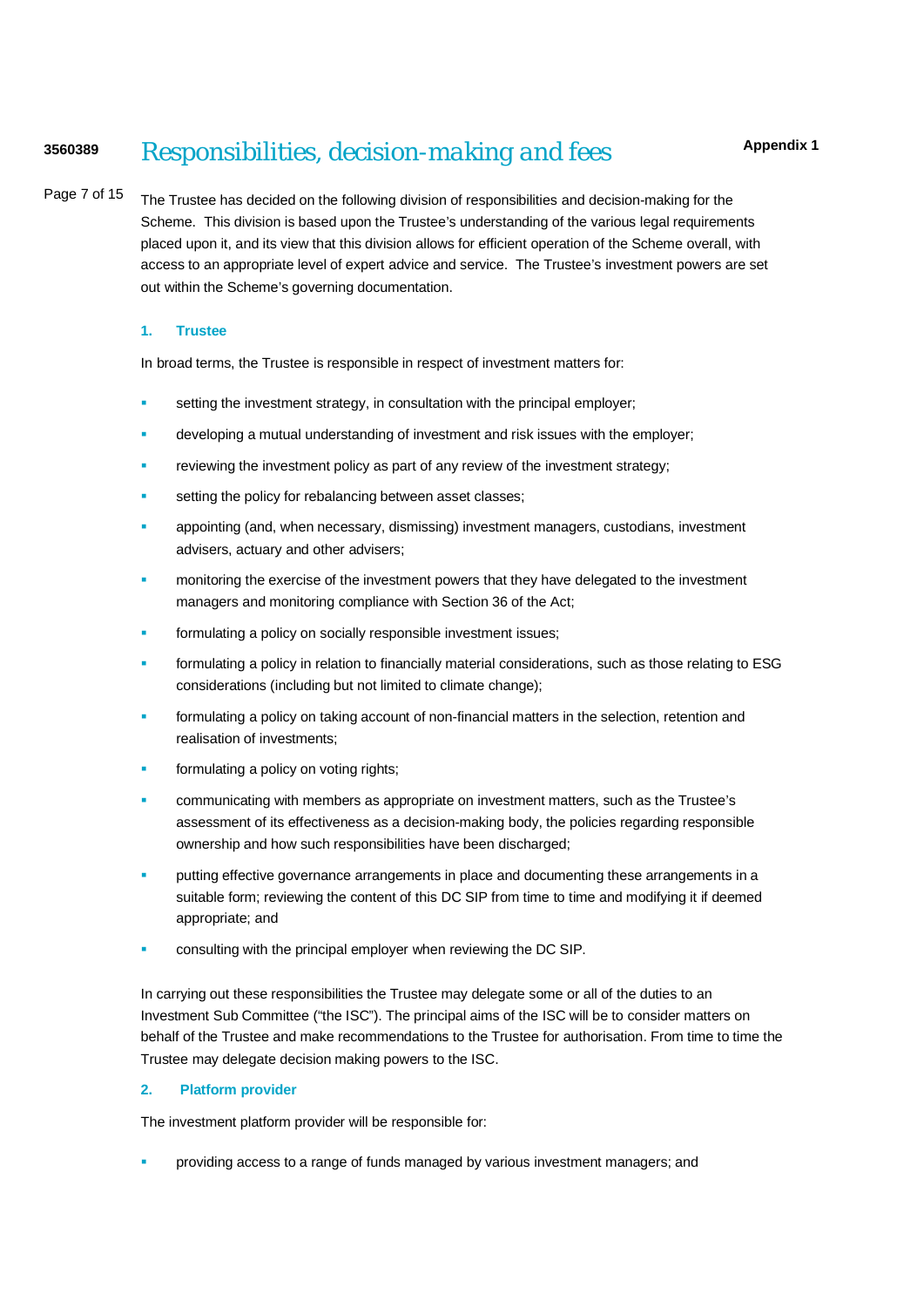**3560389 Appendix 1** (cont) **Appendix 1** (cont) **Appendix 1** (cont) performance of the assets.

Page 8 of 15

### **3. Investment managers**

In broad terms, the investment managers will be responsible for:

- managing the portfolios of assets according to their stated objectives, and within the guidelines and restrictions set out in their respective investment manager agreements and/or other relevant governing documentation;
- taking account of financially material considerations (including climate change and other ESG considerations) as appropriate when managing the portfolios of assets;
- exercising rights (including voting rights) attaching to investments and undertaking engagement activities in respect of investments;
- providing the Trustee / investment platform provider with regular information concerning the management and performance of their respective portfolios; and
- having regard to the provisions of Section 36 of the Act insofar as it is necessary to do so.

The custodians of the portfolios (whether there is a direct relationship between the custodian and the Trustee or not) are responsible for safe keeping of the assets and facilitating all transactions within the portfolios.

### **4. Investment adviser**

In broad terms, the investment adviser will be responsible, in respect of investment matters, as requested by the Trustee, for:

- advising on a suitable fund range and default strategies for the Scheme, and how material changes to legislation or within the Scheme's benefits and membership may impact this;
- advising on the selection, and review, of the investment managers, incorporating its assessment of the nature and effectiveness of the managers' approaches to financially material considerations (including climate change and other ESG considerations); and
- participating with the Trustee in reviews of this DC SIP.

### **5. Fee structures**

The Trustee recognises that the provision of investment management and advisory services to the Scheme results in a range of charges to be met, directly or indirectly, by deduction from the Scheme's assets.

The Trustee has agreed Terms of Business with the Scheme's investment advisers, under which work undertaken is charged for by an agreed fixed fee or on a "time-cost" basis.

The investment managers and platform provider receive fees calculated by reference to the market value of assets under management. The fee rates are believed to be consistent with the managers' general terms for institutional clients and are considered by the Trustee to be reasonable when compared with those of other similar providers. In particular, the Trustee is satisfied that the charges for the Scheme's default lifestyle strategies are below the statutory charge cap.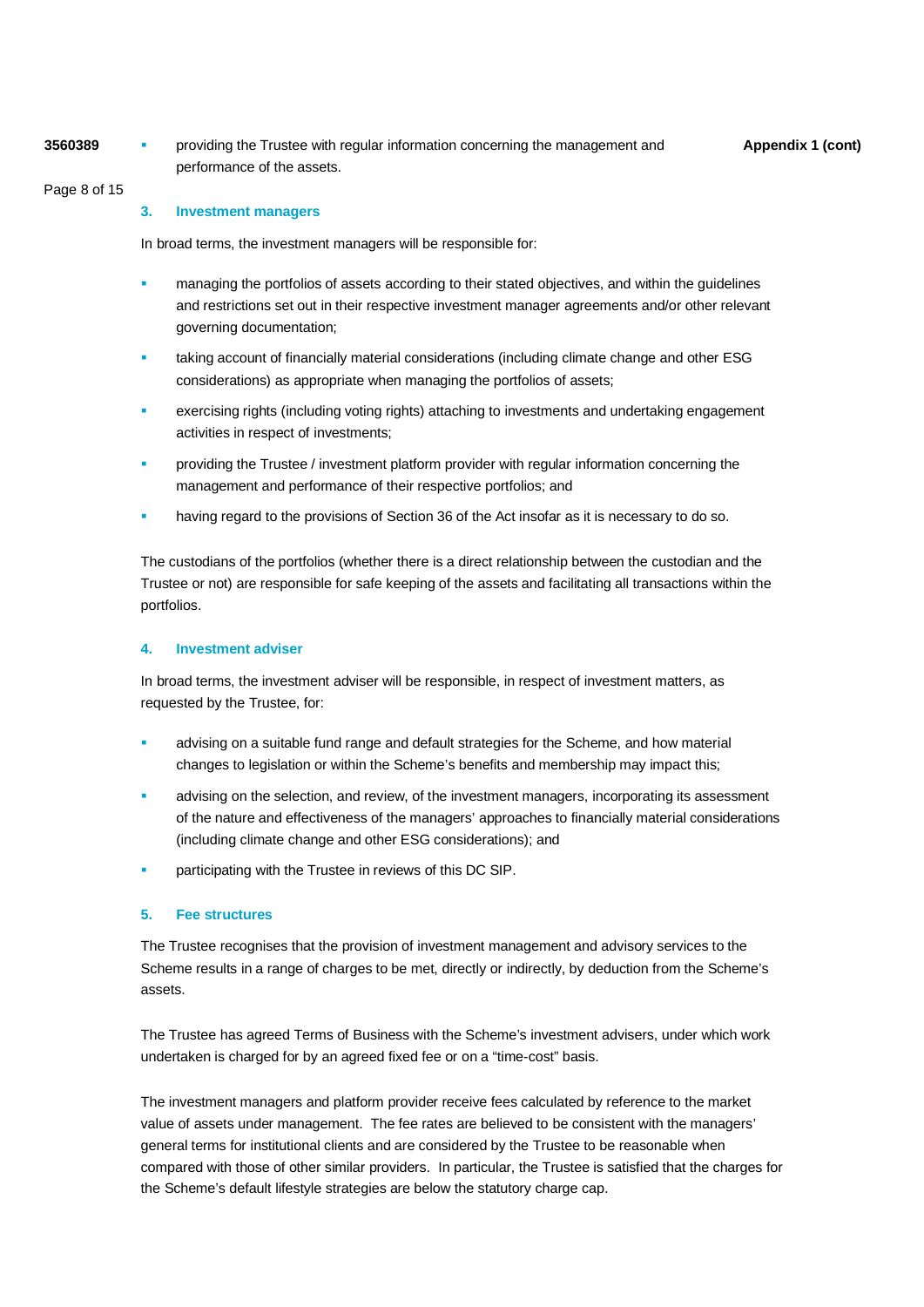**3560389 Appendix 1 (cont)** The fee structure used in each case has been selected with regard to existing custom and Page 9 of 15 practice, and the Trustee's view as to the most appropriate arrangements for the Scheme. However, the Trustee will consider revising any given structure if and when it is considered

### **6. Performance assessment**

appropriate to do so.

The Trustee is satisfied, taking into account the external expertise available, that there are sufficient resources to support its investment responsibilities. The Trustee believes that it has sufficient expertise and appropriate training to carry out its role effectively.

It is the Trustee's policy to assess the performance of the Scheme's investments, investment providers and professional advisers from time to time. The Trustee will also carry out periodically an assessment of its own effectiveness as a decision-making body and will decide how this may then be reported to members.

### **7. Working with the Scheme's employer**

When reviewing matters regarding the Scheme's investment arrangements, such as the DC SIP, the Trustee seeks to give due consideration to the employer's perspective. While the requirement to consult does not mean that the Trustee needs to reach agreement with the employer, the Trustee believes that better outcomes will generally be achieved if the Trustee and employer work together collaboratively. The employer has provided the Trustee with a copy of the Airbus Responsibility and Sustainability Charter and it was noted that there was no strong steer in any particular area.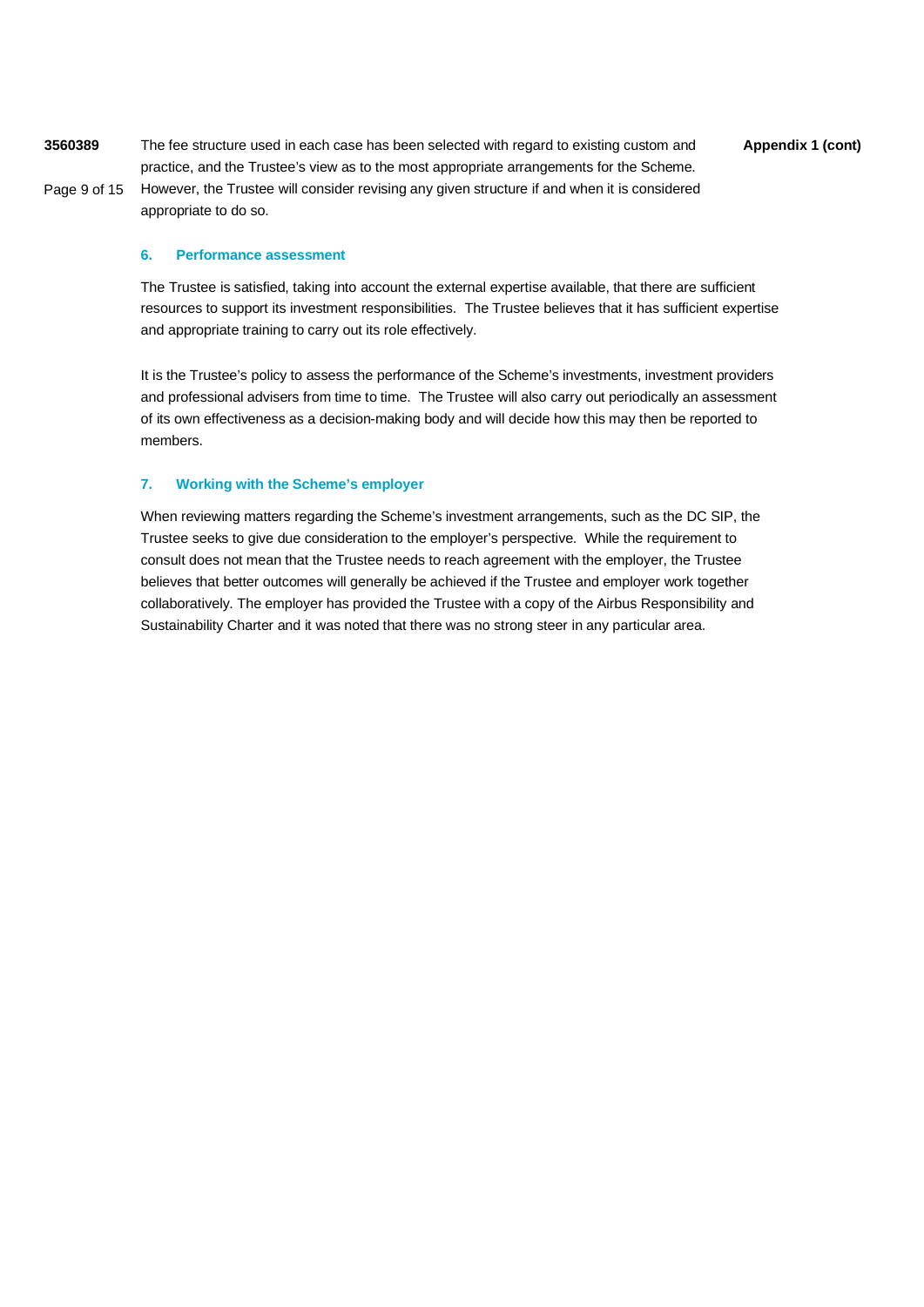# Page 10 of 15 *management Policy towards risk, risk measurement and risk*

The Trustee considers that there are a number of different types of investment risk that are important for the Scheme. These include, but are not limited to:

### **1. Risk of inadequate returns**

As members' benefits are dependent on the investment returns achieved, it is important that investment options are available which can be expected to produce adequate real returns over the longer term. Accordingly, equity and equity-based funds, which are expected to provide positive returns above inflation over the long term, have been made available to members and feature in the growth phase of the default strategies. To reduce the chance of a sharp deterioration in members' benefits close to retirement, the Trustee has made the default options "lifestyle" strategies.

### **2. Risk from lack of diversification**

This is the risk that failure of a particular investment, or the general poor performance of a given investment type, could materially adversely affect the Scheme's assets. The Trustee believes that the Scheme's DC default strategies are adequately diversified between different asset classes and within each asset class and the DC options provide a suitably diversified range for members to choose from. This was a key consideration when determining the Scheme's investment arrangements.

#### **3. Investment manager risk**

This is the risk that an investment manager fails to meet its investment objectives. Prior to appointing an investment manager, the Trustee receives written advice from a suitably qualified individual, and will typically undertake an investment manager selection exercise. The Trustee monitors the investment managers on a regular basis.

### **4. Liquidity/marketability risk**

This is the risk that core financial transactions, such as investing members' contributions, are not processed promptly due to lack of liquidity in the investments. The Trustee manages this risk by only using pooled funds with daily dealing within the default strategies and diversifying the strategies across different types of investment.

### **5. Climate-related risks**

Climate change is a source of risk, which could be financially material over both the shorter and longer term. This risk relates to the transition to a low carbon economy, as well as the physical risks associated with climate change (e.g. extreme weather). The Trustee seeks to appoint investment managers who will manage this risk appropriately, and from time to time review how this risk is being managed in practice.

### **6. Other Environmental, social and governance (ESG) risks**

ESG factors are sources of risk to the Scheme's investments, some of which could be financially significant, over both the short and longer term. These potentially include risks relating to factors such as unsustainable business practices and unsound corporate governance. The Trustee seeks to appoint investment managers who will manage these risks appropriately on their behalf and from time to time reviews how these risks are being managed in practice.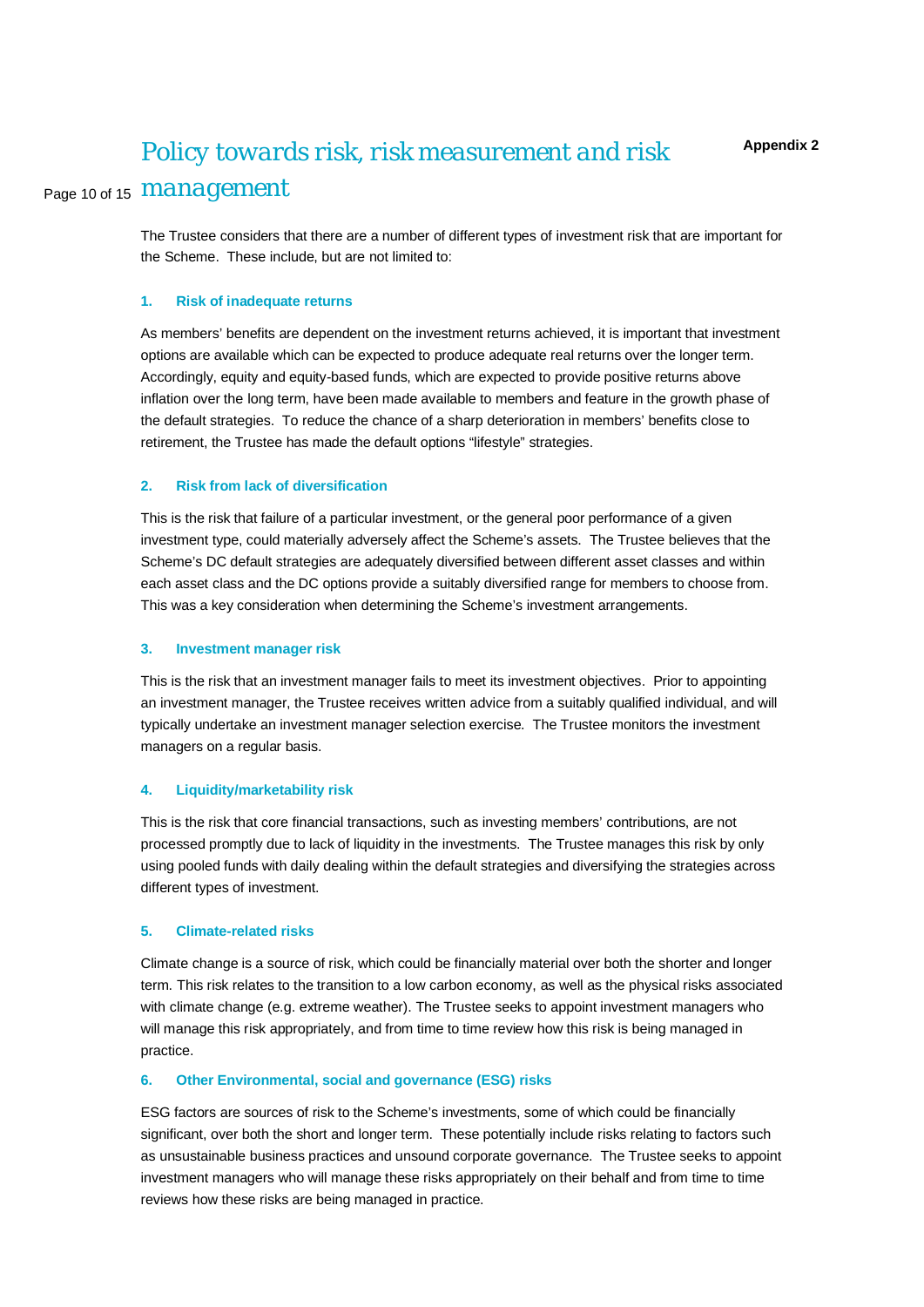### **3560389 Appendix 2 (cont) 7. Risk from excessive charges**

Page 11 of 15 If the investment management charges together with other charges levied on, for example, transfers or early retirement are excessive, then the value of a member's account would be reduced unnecessarily. The Trustee is comfortable that the charges applicable to the Scheme are in line with market practice and assess regularly whether these represent good value for members.

### **8. Credit risk**

This is the risk that one party to a financial instrument will cause a financial loss for the other party by failing to discharge an obligation.

The Scheme is subject to credit risk because it invests in bonds via pooled funds. The Trustee manages its exposure to credit risk by only investing in pooled funds that have a diversified exposure to different credit issuers, and only invests in bonds that are classified as "investment grade".

### **9. Equity risk**

Equity represents (part) ownership of a company. Equity risk is the risk that the value of this holding falls in value.

The Trustee believes that equity risk is a rewarded investment risk, over the long term.

The Trustee considers exposure to equity risk in the context of the Scheme's overall investment strategy and believes that the level of exposure to this risk is appropriate.

### **10. Currency risk**

Whilst the majority of the currency exposure of the Scheme's assets is to Sterling, the Scheme is subject to currency risk because some of the Scheme's investments are held in overseas markets.

The Trustee considers the overseas currency exposure in the context of the overall investment strategy, and believes that the currency exposure that exists diversifies the strategy and is appropriate.

### **11. Other non-investment risks**

The Trustee recognises that there are other, non-investment, risks faced by the Scheme, and takes these into consideration as far as practical in setting the Scheme's investment arrangements.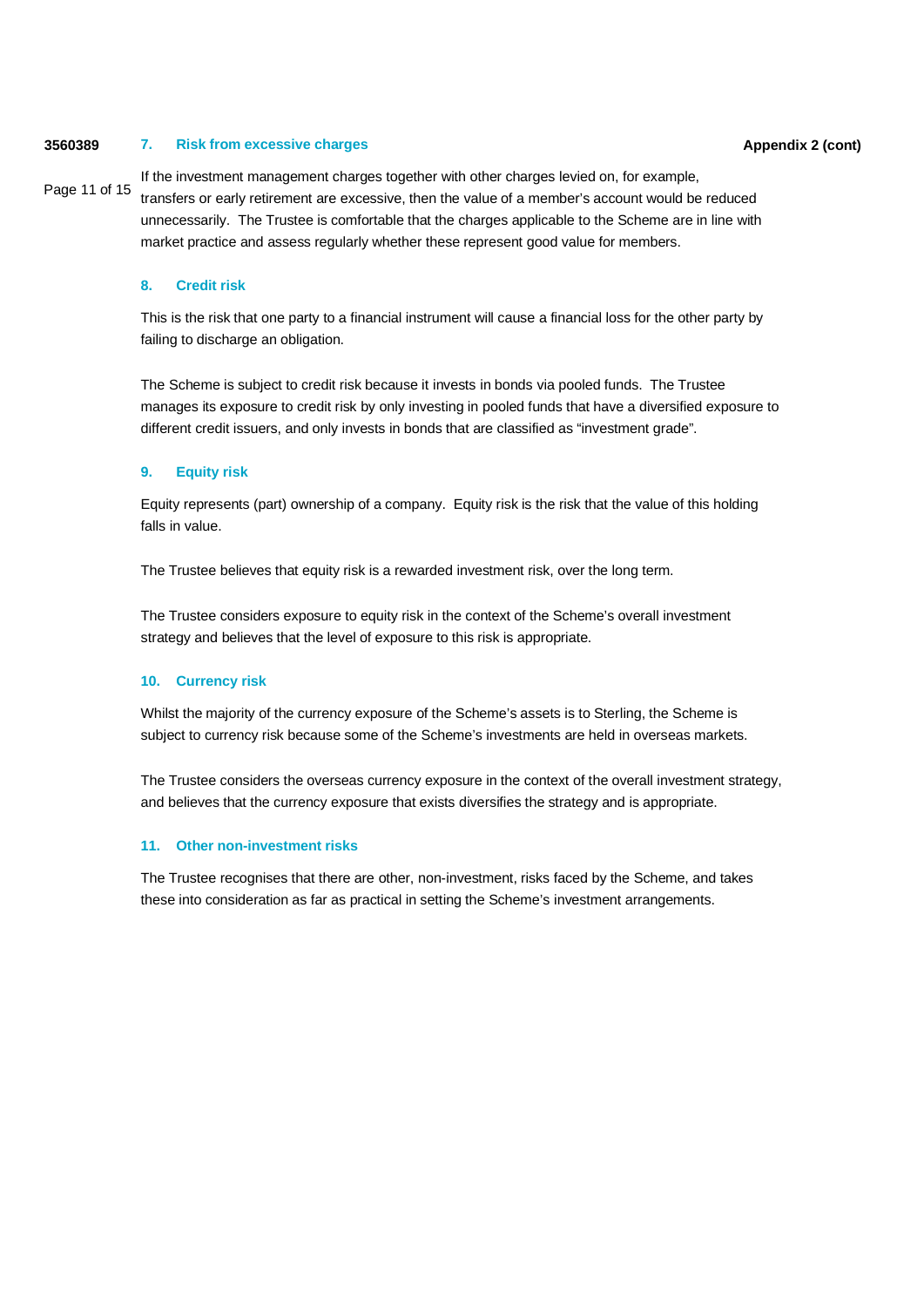### *Investment manager arrangements*

Page 12 of 15 Details of the investment managers, their objectives, investment guidelines and custody arrangements are set out below.

### **1. Fund options offered under Schedule 1 (Retirement Accounts), Schedules 1, 2 and 3 (AVCs), and Schedule 4 and 5 (the Airbus Group UK Retirement Fund).**

The Trustee makes available the following funds with the objective of tracking their benchmark return to within the specified tolerance net of fees. The relevant members are provided with clear information on the investment options and their characteristics that will allow the members to make an informed choice.

| The table below illustrates the self-select fund<br>options available to members. In addition to the<br>Fund Management Charge, there is a 0.14%<br>administration fee payable by all members<br>except those in Schedule 5 (where the 0.14% is<br>paid directly by the employer via invoice from<br>L&G). Fund | <b>Benchmark</b>                                                  | Active /<br><b>Passive</b> | <b>Fund</b><br><b>Management</b><br>Charges (%pa)<br>as at 31 March<br>2021 |
|-----------------------------------------------------------------------------------------------------------------------------------------------------------------------------------------------------------------------------------------------------------------------------------------------------------------|-------------------------------------------------------------------|----------------------------|-----------------------------------------------------------------------------|
| Airbus Global Equity Fund                                                                                                                                                                                                                                                                                       | Composite Benchmark <sup>1</sup>                                  | Passive                    | 0.14                                                                        |
| L&G UK Equity Index Fund                                                                                                                                                                                                                                                                                        | FTSE All-Share Index                                              | Passive                    | 0.10                                                                        |
| L&G Global Equity Fixed Weights 50:50 Index<br>Fund                                                                                                                                                                                                                                                             | Composite Benchmark <sup>2</sup>                                  | Passive                    | 0.10                                                                        |
| L&G World (ex UK) Equity Index Fund                                                                                                                                                                                                                                                                             | FTSE - World (ex-UK) Index                                        | Passive                    | 0.12                                                                        |
| L&G World Emerging Markets Equity Index Fund                                                                                                                                                                                                                                                                    | FTSE Emerging Index                                               | Passive                    | 0.25                                                                        |
| <b>L&amp;G Diversified Fund</b>                                                                                                                                                                                                                                                                                 | FTSE Developed World Index (50%<br>hedged to GBP)                 | Active                     | 0.29                                                                        |
| L&G AAA-AA-A Corporate Bond Over 15 Year<br>Index                                                                                                                                                                                                                                                               | iBoxx £ Non-Gilts (ex-BBB) Over 15<br>Year Index                  | Passive                    | 0.12                                                                        |
| L&G Over 5 Year Index-linked Gilt Fund                                                                                                                                                                                                                                                                          | FTSE A Index-Linked (Over 5 Year)<br>Index                        | Passive                    | 0.08                                                                        |
| L&G Over 15 year Gilts Index Fund                                                                                                                                                                                                                                                                               | FTSE A Government (Over 15 Year)<br>Index                         | Passive                    | 0.08                                                                        |
| <b>L&amp;G Property Fund</b>                                                                                                                                                                                                                                                                                    | <b>AREF/IPD UK Quarterly All Balanced</b><br>Property Funds Index | Active                     | 1.23                                                                        |
| L&G Cash Fund                                                                                                                                                                                                                                                                                                   | 7 Day LIBID                                                       | Passive                    | 0.09                                                                        |
| HSBC Islamic Global Equity Index Fund                                                                                                                                                                                                                                                                           | Dow Jones Islamic Titans Index                                    | Passive                    | 0.35                                                                        |
| L&G Ethical Global Equity Index Fund                                                                                                                                                                                                                                                                            | FTSE4Good Global Equity Index                                     | Passive                    | 0.30                                                                        |
| <b>L&amp;G Pre-Retirement Fund</b>                                                                                                                                                                                                                                                                              | FTSE UK Level Annuity Index Series                                | Passive                    | 0.12                                                                        |
| L&G PMC Invesco Perpetual Global Targeted<br>Returns                                                                                                                                                                                                                                                            | UK 3 month LIBOR + 5% pa                                          | Passive                    | 0.75                                                                        |
| <b>L&amp;G PMC Veritas Global Focus Fund</b>                                                                                                                                                                                                                                                                    | <b>MSCI World Index</b>                                           | Active                     | 0.84                                                                        |
| Airbus Pension Scheme Short Dated Credit Fund                                                                                                                                                                                                                                                                   | UK 3 month LIBOR $+ 1.5%$                                         | Active                     | 0.17                                                                        |

<sup>1</sup> 85% FTSE - World (ex-UK) Index, 10% FTSE Emerging Index, 5% FTSE All-Share Index

<sup>2</sup> 50% FTSE All-Share Index, 17.5% FTSE AW Developed Europe Ex UK Index, 17.5% FTSE AW Developed North America Index, 8.75% FTSE AW Japan Index, 6.25% FTSE AW Asia-Pacific Ex Japan Index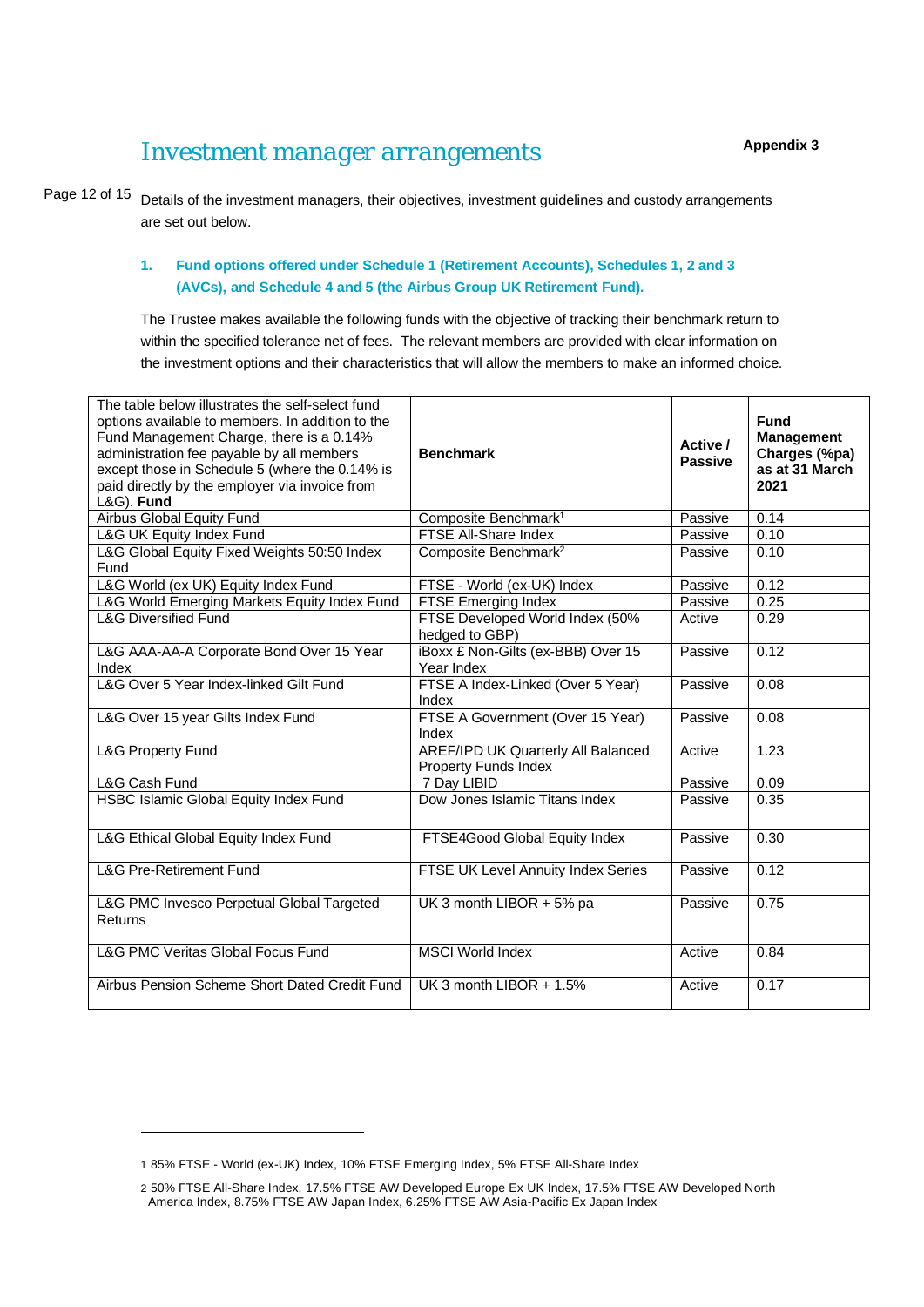# *Lifestyle options*

### Page 13 of 15 1. **1. Default Lifestyle options**

The default lifestyle strategy (Airbus Drawdown Lifestyle) for those Schedule 4 and Schedule 5 members who do not wish to make their own choices is set out in the table below:

| <b>Years to</b><br>retirement | <b>Airbus</b><br><b>Pension</b><br><b>Scheme</b><br><b>Global Equity</b><br>Fund % | L&G<br><b>Diversified</b><br>Fund % | L&G AAA-AA-<br>A Corporate<br>Bond Over 15<br>Year Index % | <b>Airbus</b><br><b>Pension</b><br><b>Scheme Short</b><br><b>Dated Credit</b><br>Fund % |
|-------------------------------|------------------------------------------------------------------------------------|-------------------------------------|------------------------------------------------------------|-----------------------------------------------------------------------------------------|
| $16+$                         | 100.0                                                                              | 0.0                                 | 0.0                                                        | 0.0                                                                                     |
| 15                            | 100.0                                                                              | 0.0                                 | 0.0                                                        | 0.0                                                                                     |
| 14                            | 96.0                                                                               | 2.0                                 | 2.0                                                        | 0.0                                                                                     |
| 13                            | 92.0                                                                               | 4.0                                 | 4.0                                                        | 0.0                                                                                     |
| 12                            | 88.0                                                                               | 6.0                                 | 6.0                                                        | 0.0                                                                                     |
| 11                            | 84.0                                                                               | 8.0                                 | 8.0                                                        | 0.0                                                                                     |
| 10                            | 80.0                                                                               | 10.0                                | 10.0                                                       | 0.0                                                                                     |
| 9                             | 76.0                                                                               | 12.0                                | 12.0                                                       | 0.0                                                                                     |
| 8                             | 72.0                                                                               | 14.0                                | 14.0                                                       | 0.0                                                                                     |
| $\overline{7}$                | 68.0                                                                               | 16.0                                | 16.0                                                       | 0.0                                                                                     |
| 6                             | 64.0                                                                               | 18.0                                | 18.0                                                       | 0.0                                                                                     |
| 5                             | 60.0                                                                               | 20.0                                | 20.0                                                       | 0.0                                                                                     |
| 4                             | 55.0                                                                               | 20.0                                | 20.0                                                       | 5.0                                                                                     |
| 3                             | 50.0                                                                               | 20.0                                | 20.0                                                       | 10.0                                                                                    |
| $\mathbf 2$                   | 45.0                                                                               | 20.0                                | 20.0                                                       | 15.0                                                                                    |
| 1                             | 40.0                                                                               | 20.0                                | 20.0                                                       | 20.0                                                                                    |
| 0                             | 35.0                                                                               | 20.0                                | 20.0                                                       | 25.0                                                                                    |

The Airbus Cash Lifestyle is the default option for members of Schedule 1 (Retirement Accounts) and Schedules 1, 2 and 3 (AVCs). It is set out in the table below: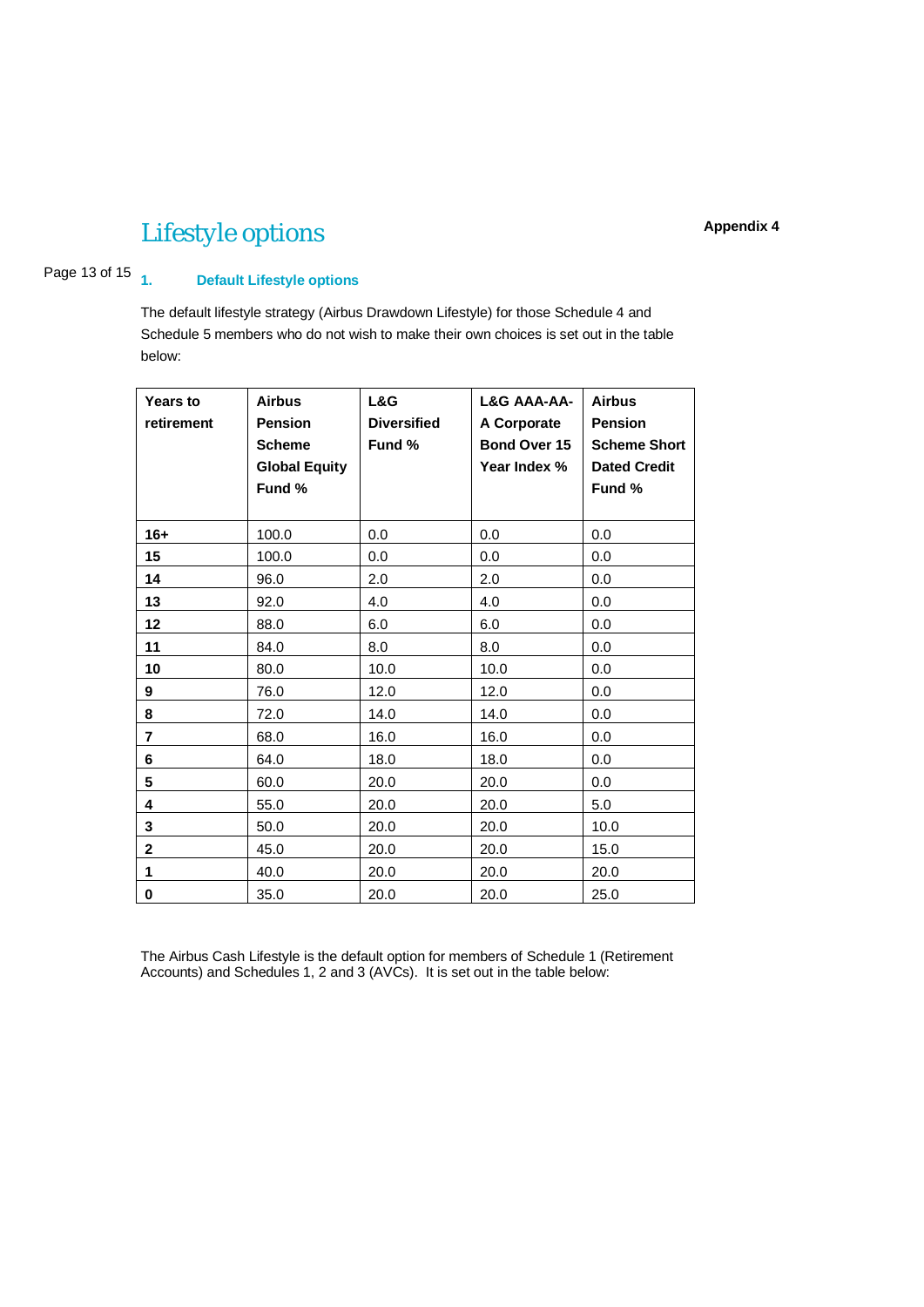| Page 14 of 15 | <b>Years to</b><br>retirement | <b>Airbus</b><br><b>Pension</b><br><b>Scheme</b><br>Global<br><b>Equity</b><br>Fund % | L&G<br><b>Diversified</b><br>Fund % | L&G AAA-<br>A-AA<br>Corporate<br><b>Bond Over</b><br>15 Year<br>Index % | <b>Airbus</b><br><b>Pension</b><br><b>Scheme</b><br><b>Short</b><br><b>Dated</b><br><b>Credit Fund</b><br>% | L&G Cash Appendix 4 (cont)<br>Fund % |
|---------------|-------------------------------|---------------------------------------------------------------------------------------|-------------------------------------|-------------------------------------------------------------------------|-------------------------------------------------------------------------------------------------------------|--------------------------------------|
|               | $16+$                         | 100.0                                                                                 | 0.0                                 | 0.0                                                                     | 0.0                                                                                                         | 0.0                                  |
|               | 15                            | 100.0                                                                                 | 0.0                                 | 0.0                                                                     | 0.0                                                                                                         | 0.0                                  |
|               | 14                            | 96.0                                                                                  | 2.0                                 | 2.0                                                                     | 0.0                                                                                                         | 0.0                                  |
|               | 13                            | 92.0                                                                                  | 4.0                                 | 4.0                                                                     | 0.0                                                                                                         | 0.0                                  |
|               | 12                            | 88.0                                                                                  | 6.0                                 | 6.0                                                                     | 0.0                                                                                                         | 0.0                                  |
|               | 11                            | 84.0                                                                                  | 8.0                                 | 8.0                                                                     | 0.0                                                                                                         | 0.0                                  |
|               | 10                            | 80.0                                                                                  | 10.0                                | 10.0                                                                    | 0.0                                                                                                         | 0.0                                  |
|               | $\boldsymbol{9}$              | 76.0                                                                                  | 12.0                                | 12.0                                                                    | 0.0                                                                                                         | 0.0                                  |
|               | 8                             | 72.0                                                                                  | 14.0                                | 14.0                                                                    | 0.0                                                                                                         | 0.0                                  |
|               | 7                             | 68.0                                                                                  | 16.0                                | 16.0                                                                    | 0.0                                                                                                         | 0.0                                  |
|               | 6                             | 64.0                                                                                  | 18.0                                | 18.0                                                                    | 0.0                                                                                                         | 0.0                                  |
|               | 5                             | 60.0                                                                                  | 20.0                                | 20.0                                                                    | 0.0                                                                                                         | 0.0                                  |
|               | 4                             | 48.0                                                                                  | 16.0                                | 16.0                                                                    | 10.0                                                                                                        | 10.0                                 |
|               | $\mathbf 3$                   | 36.0                                                                                  | 12.0                                | 12.0                                                                    | 20.0                                                                                                        | 20.0                                 |
|               | $\boldsymbol{2}$              | 24.0                                                                                  | 8.0                                 | 8.0                                                                     | 30.0                                                                                                        | 30.0                                 |
|               | $\mathbf{1}$                  | 12.0                                                                                  | 4.0                                 | 4.0                                                                     | 40.0                                                                                                        | 40.0                                 |
|               | $\pmb{0}$                     | 0.0                                                                                   | 0.0                                 | 0.0                                                                     | 50.0                                                                                                        | 50.0                                 |

### **2. Alternative Lifestyle option**

The Airbus Annuity Lifestyle is also available to members. It is set out in the table below:

| Years to<br>retirement | <b>Airbus</b><br><b>Pension</b><br><b>Scheme</b><br>Global<br><b>Equity</b><br>Fund % | L&G<br><b>Diversifie</b><br>d Fund % | L&G<br>AAA-AA-<br>A<br>Corporate<br><b>Bond</b><br>Over 15<br>Year<br>Index % | <b>Fixed</b><br><b>Index Gilt</b><br>Fund % | <b>L&amp;G Over</b><br>15 year<br><b>Gilts</b><br>Index<br><b>Fund</b><br>% | L&G<br>Cash<br>Fund % |
|------------------------|---------------------------------------------------------------------------------------|--------------------------------------|-------------------------------------------------------------------------------|---------------------------------------------|-----------------------------------------------------------------------------|-----------------------|
| $16+$                  | 100.0                                                                                 | 0.0                                  | 0.0                                                                           | 0.0                                         | 0.0                                                                         | 0.0                   |
| 15                     | 100.0                                                                                 | 0.0                                  | 0.0                                                                           | 0.0                                         | 0.0                                                                         | 0.0                   |
| 14                     | 96.0                                                                                  | 2.0                                  | 2.0                                                                           | 0.0                                         | 0.0                                                                         | 0.0                   |
| 13                     | 92.0                                                                                  | 4.0                                  | 4.0                                                                           | 0.0                                         | 0.0                                                                         | 0.0                   |